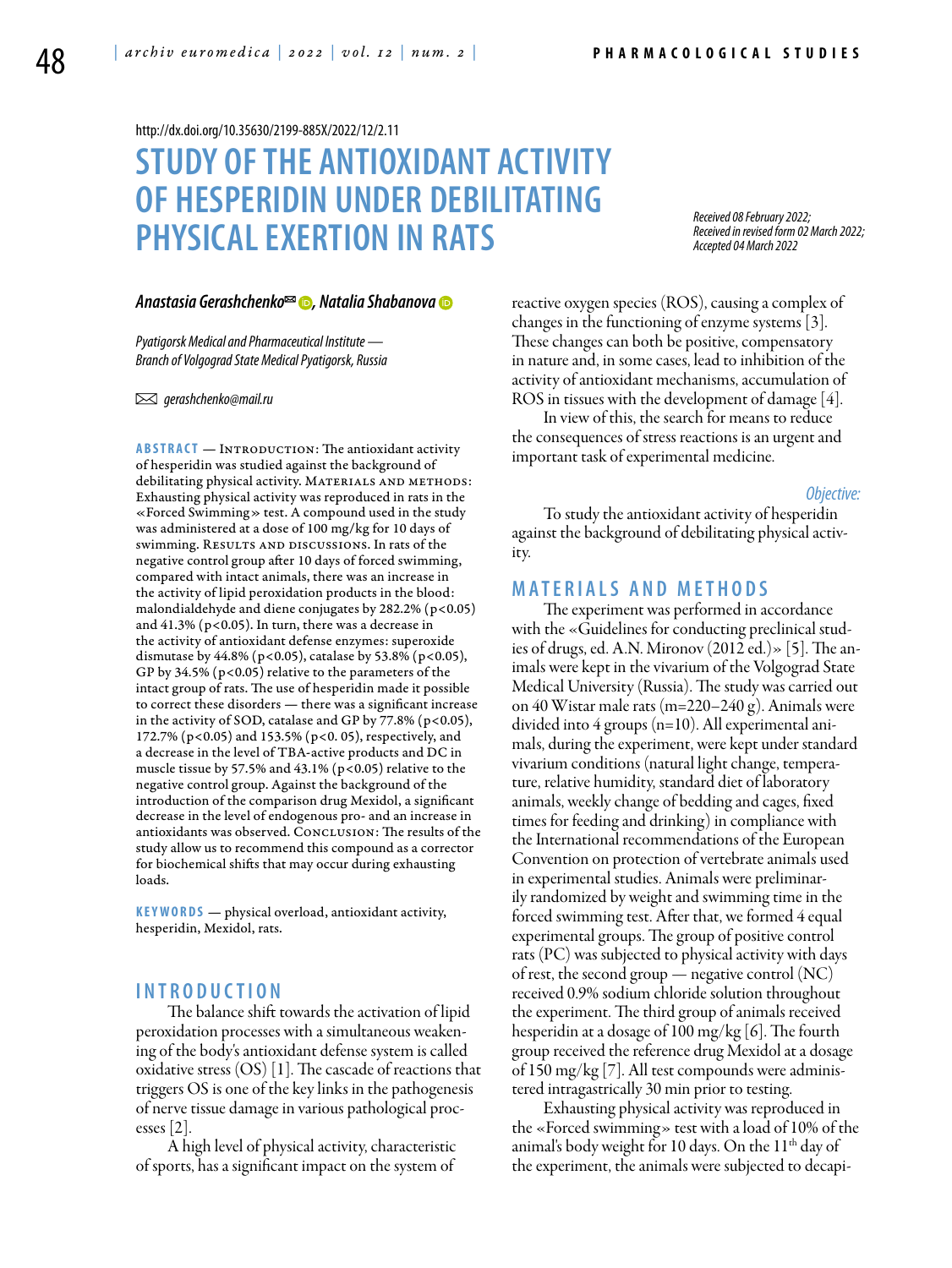tation under chloral hydrate anesthesia (350 mg/kg), followed by sampling of the gastrocnemius muscle.

In the postnuclear fraction, the content of diene conjugates (DC), TBA-active products in terms of malondialdehyde (MDA), and the activity of endogenous antioxidant defense enzymes: superoxide dismutase (SOD), catalase, and glutathione peroxidase (GP) were determined. The results of the experiments were processed by the method of variation statistics.

#### **R e s ult s**

During debilitating physical activity in the group of NC rats, an increase in the content of MDA in intact animals by 282.2% and DC by 41.3% ( $p < 0.05$ ), respectively, was observed (Fig. 1). In turn, a decrease in the activity of AOD enzymes was observed: SOD was by 44.8%, catalase by 53.8%, GP by 34.5% (all p<0.05) in the parameters of the rats of the intact group (Fig. 2).

The data obtained during the experiment suggest that under conditions of prolonged debilitating physical overload, rats develop the phenomenon of oxidative stress in muscle tissue, with an increase in the amount of prooxidants and a decrease in the activity of AOD enzymes, which is consistent with the literature data  $|8|$ .

The admininstration throughout the experiment of the reference drug Mexidol contributed to a decrease in peroxidation, which was lower than MDA by 72.8% and DC by 30.4% ( $p<0.05$ ) in comparison with the NC group.

The use of the studied plant flavonoid hesperidin led to the fact that the activity of TBA-active products was lower in the negative control group by 57.5%  $(p<0.05)$  and DC by 43.1% (p<0.05).

Daily use of the reference drug contributed to an increase in the activity of antioxidant defense enzymes: SOD-120% (p<0.05), catalase-187.9 (p<0.05) and GP-175% (p<0.05) into the group of negative control (Fig.3).

Against the background of physical overload, the natural test compound significantly increased the activity of endogenous antioxidant defense enzymes, which was manifested in an increase in the activity of SOD, catalase and GP, respectively, by 77.8% (p<0.05), 172.7% (p<0. 05) and 153.5% (p<0.05).

At the same time, there were no statistically significant differences between the groups of rats treated with the reference drug Mexidol and hesperidin in terms of antioxidant protection.

## **C o n clu si o n**

Oxidative stress that occurs during exercise leads to significant shifts in the work of the pro- and



*Fig. 1. Influence of hesperidin on the activity of Malondialdehyde (MDA) and conjugated dienes (CD) in rat muscle tissue homogenate during exhausting physical activity*

*Note: μ — significant relative to intact rats (p<0.05);\* — significant relative to negative control rats (p<0.05).*



*Fig. 2. The effect of hesperidin on the activity of superoxide dismutase and glutathione peroxidase in rat muscle tissue homogenate during exhausting physical activity.*

*Note: μ — significant relative to intact rats (p<0.05); \* — significant relative to negative control rats (p<0.05).*

antioxidant system. During the course of administration of hesperidin, a significant decrease in TBA-active products was observed, relative to the negative control group by 57.5% (p<0.05) and DC by 43.1% (p<0.05). At the same time, an increase in the activity of endogenous enzymes of antioxidant protection was noted:  $SOD - 77.8\%$  (p<0.05), catalase — 172.7% (p<0.05) and GP  $-$  153.5% (p<0.05). 05). It was found that there were no statistically significant differences between the groups of rats treated with the reference drug Mexidol and hesperidin in terms of antioxidant protection.